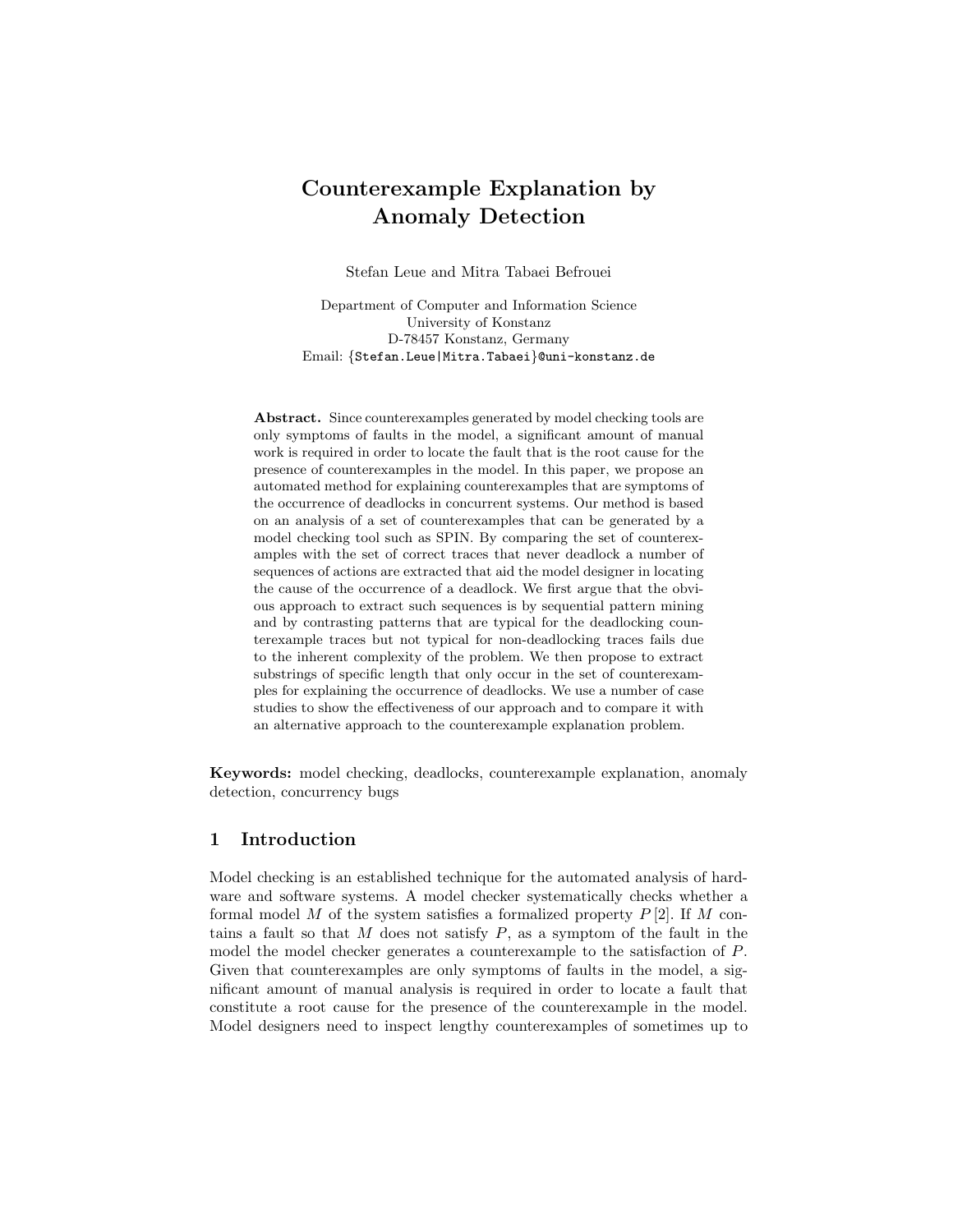thousands of events in order to understand the cause of the violation of  $P$  by  $M$ . Since this manual inspection is time consuming and error prone, an automatic method for explaining counterexamples that assist model designers in localizing faults in their models is highly desirable.

In this paper we aim at developing an automated method for explaining counterexamples indicating the occurrence of deadlocks in concurrent systems. Our method is based on an analysis of a set of counterexamples that can be generated by a model checking tool such as SPIN [14]. When SPIN explores exhaustively the state space of a model in order to locate all property violating states, it can generate a set of counterexamples. We refer to the set of counterexamples that show how the model violates a property, as the bad dataset. With the aid of SPIN, it is also possible to produce a set of execution traces that do not violate the property. We refer to this set of non-violating traces as the good dataset.

By examining the differences in the traces of the good and bad datasets, we extract a number of sequences of actions that aid the model designer in locating the cause of the occurrence of a deadlock. Since the extracted sequences of actions are those that are common in the bad dataset but not common in the good dataset, we refer to them as anomalies. In fact, examining the differences between faulty and successful runs is a widely used approach for locating faults in the program codes [26]. Lewis' theory of causality and counterfactual reasoning provides justification for these type of fault localization approaches [16].

A widely adopted paradigm for the semantics of concurrent systems is that of an interleaving, which gives rise to a nondeterministic choice between activities of the concurrently executing processes [2]. In fact, the interleaving semantics determines in which order the actions of the processes that run concurrently in the system are executed. System designers tend to think sequentially when designing the model of a system. In concurrent systems it is therefore highly probable that they have not foreseen some interleavings that their model encompasses. As a consequence, one of the main sources of failure in concurrent systems is unforeseen interleavings resulting in undesired behavior or unexpected results [2]. The anomalies produced by our method, which are given in the form of sequences of actions, can reveal to the model designer unforeseen interleavings that lead the system to a deadlock state. Deadlocks occur in a concurrent system when processes wait in a circular, non-preemptive fashion on each other and cannot make progress [13]. Proving the absence of deadlocks is one of the first sanity checks undertaken in the analysis of concurrent systems.

Related Work. There are a number of works on automatically explaining counterexamples using different technical approaches and with different objectives. The work documented in [5] using the notion of causality introduced by Halpern and Pearl [12] formally defines a set of causes for the failure of a property on a given counterexample trace. For the explanation of a counterexample, this method deals with what values on the counterexample cause it to falsify the property. In [22] Wang et al. focus on explaining the class of assertion violation failures. Their method uses an efficient weakest precondition algorithm which is executed on a single concrete counterexample in order to extract a mini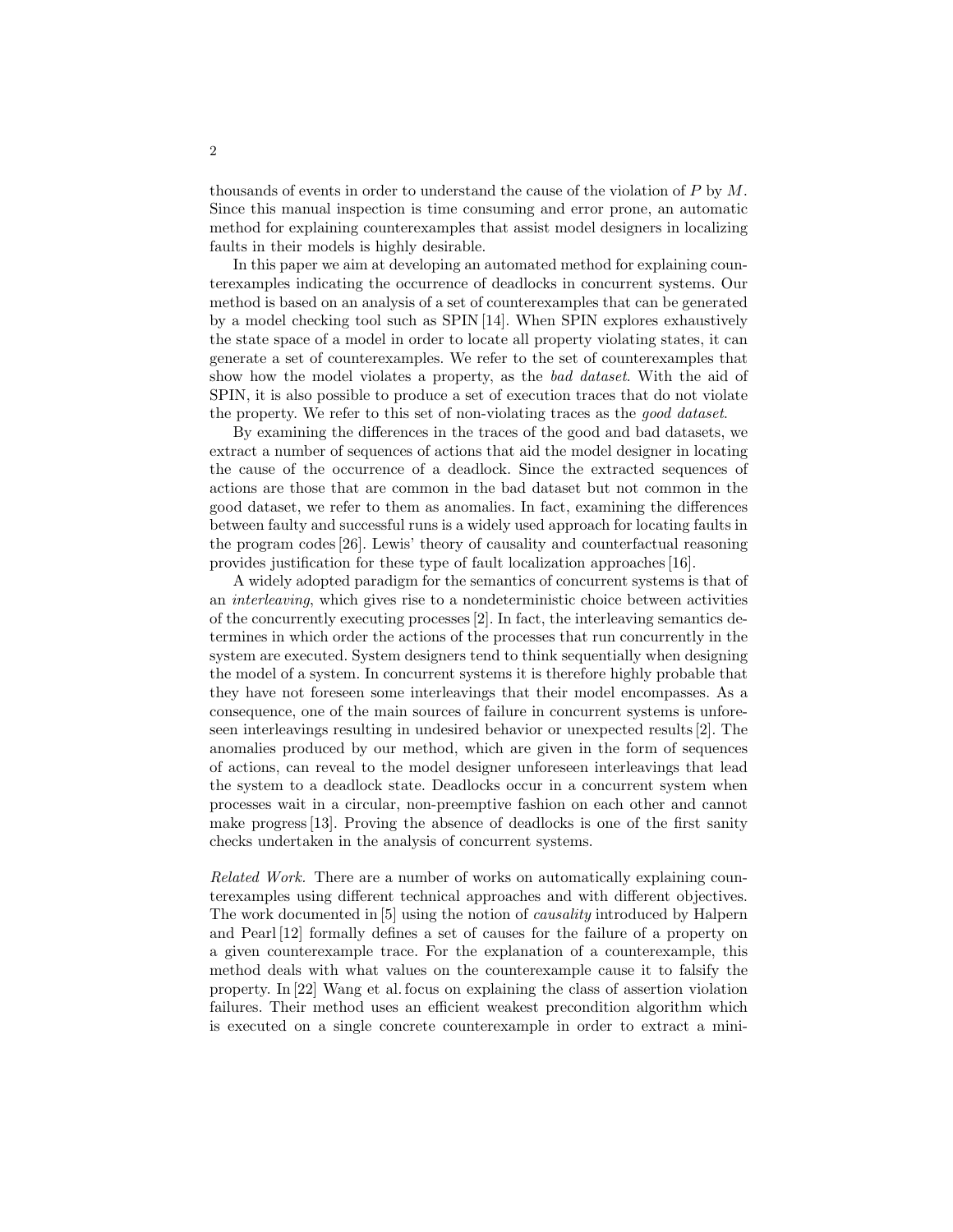mal set of contradicting word-level predicates. Groce et al. [10] developed a tool called explain, which extends the CBMC model checker [15], for assisting users in understanding and isolating errors in ANSI C programs based on Lewis' counterfactual causality reasoning. Given a counterexample, explain finds the most similar successful execution based on a *distance metric* on execution traces. The differences  $(\Delta s)$  between the most successful execution and the counterexample, after being refined by a slicing step, is given to the programmer as an explanation. The distance between executions  $a$  and  $b$  is measured based on the number of the variables to which  $a$  and  $b$  assign different values. In contrast to the three methods cited above, our counterexample analysis method does not consider any values that are assigned to variables, instead only the order of execution of actions inside execution traces are taken into account. Therefore, we are able to give explanation to counterexamples in which the violation of a property is due to a specific order of execution of actions. Moreover, the other methods are based on an analysis of one single counterexample while in our method for extracting commonalities we use non-singleton sets of counterexamples.

The work by Ball et al. [3] compares a counterexample with a set of similar correct traces in order to extract single program statements that are only executed in the counterexample. These program statements are reported to the user as the suspicious parts of the program code that are likely to be the cause of the violation of the property. In this method, if a counterexample violates a property at some control location  $c$  of the program code, then the execution traces that reach to c without violating the property are considered as similar correct traces. The method has been implemented in the context of the SLAM project in which a software model checker that automatically verifies temporal safety properties of C programs has been developed [4]. Since this method only considers single program statements, it cannot express counterexamples in which the violation of a property is due to a specific order of execution of actions. The criteria they use for finding similar correct traces are similar to those used by the method in [11]. In fact, the method in [11] is most closely related to ours, so we provide a detailed comparison of this method with ours in Sect. 6.

There are a few fault localization techniques based on testing which are analogous to ours and consider the actual order of execution of the statements in the program in order to locate the fault in the program code [18] [6]. The work of [6] had an important influence on our method.

Structure of the Paper. Section 2 presents a detailed example to show how an unforeseen interleaving can cause a deadlock to occur in the model of a concurrent system. Section 3 argues that a sequential pattern mining based approach for extracting sequences that can explain the occurrence of a deadlock will fail due to the inherent complexity of the problem. Section 4 describes our proposed method based on an extraction of substrings of a specific length that only occur in the set of counterexamples for explaining the occurrence of deadlocks. We then present the experimental results in Section 5, followed by a detailed comparison of our method with the work by Groce and Visser [11] in Section 6. Finally Section 7 concludes with a note on future work.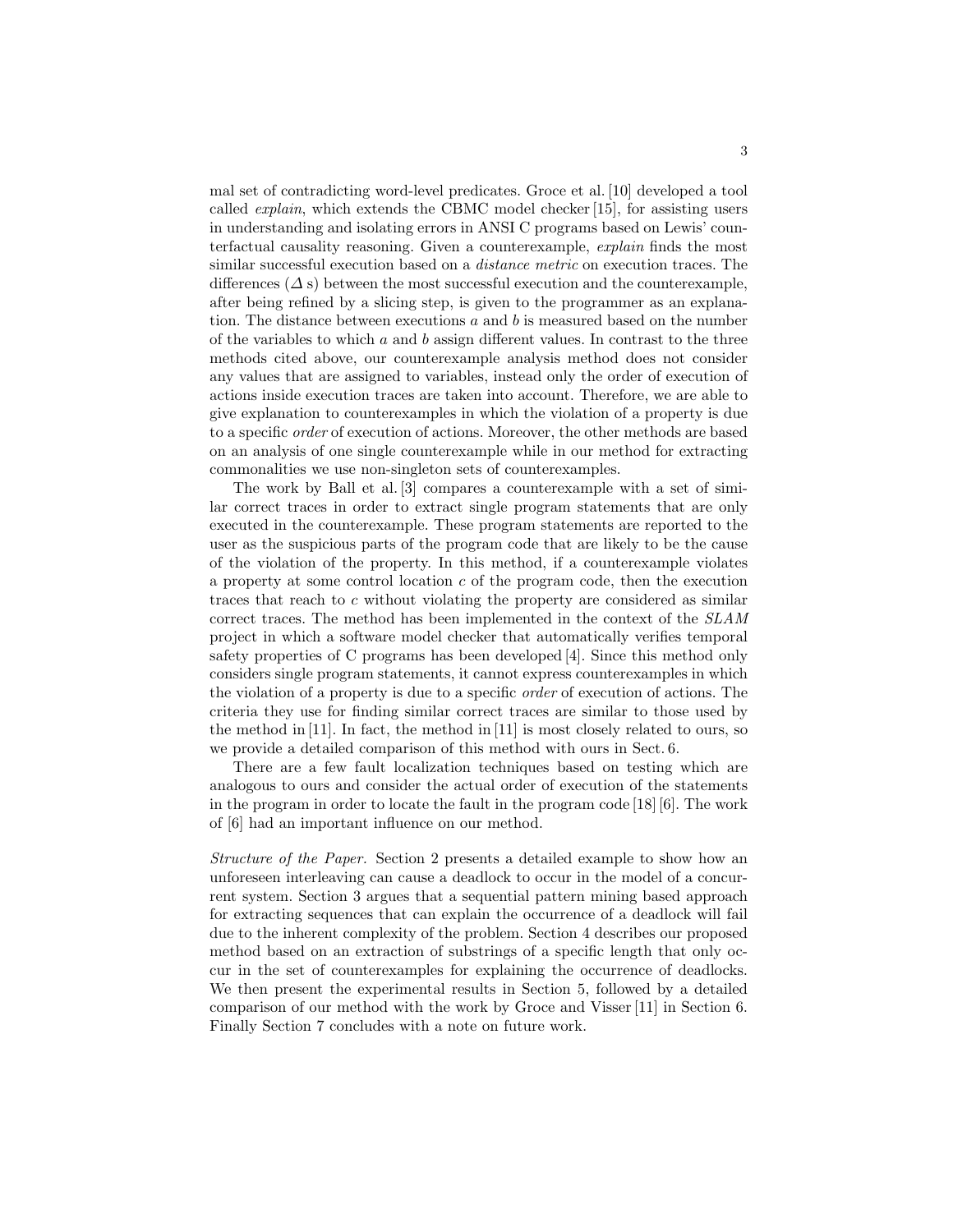## 2 A Motivating Example

In this section, using an example case study we illustrate how a deadlock can occur due to the specific order of execution of a set of actions in the model of a concurrent system. The model we use in this example is taken from the BEnchmarks for Explicit Model checkers (BEEM) [20]. It is a Real-time Ethernet protocol named Rether. This protocol is a contention-free token bus protocol for the data-link layer of the ISO protocol stack. Its purpose is to provide guaranteed bandwidth, deterministic and periodic network access to multimedia applications over commodity Ethernet hardware. In order to make the original model taken from [20] smaller and simpler, we have reduced the values of its parameters as follows:<br> $N = 2$ 

Number of the nodes  $S$ lots = 3 Number of slots (a bandwidth)  $RT_s$ slots  $= 1$  Maximum number of slots for real-time transmission (should be smaller than Slots)

The Promela code of this model consists of three proctypes:

- 1. The Bandwidth proctype, which manages the access of the nodes to the real-time transmission. It allocates and frees the real-time transmission slots upon receiving reserve and release messages from the nodes.
- 2. The Token proctype, which guarantees deterministic and periodic access to the bandwidth by handing in a token to the nodes in turn.
- 3. The Node proctype, which corresponds to a node in the protocol. It communicates with the Token and Bandwidth proctypes in order to access the bandwidth slots. In our example, only two instances of this proctype, which are named  $Node_0$  and  $Node_1$ , are created at run time.

In Fig. 1, the last 32 events of a counterexample with 72 events which shows how the Rether model goes to a deadlock state are given. The events in this figure are displayed along with the name of the proctypes to which they belong. The events are, in fact, Promela statements [14]. The name of the events are separated by a "." from the name of the proctype to which they belong.

By manual inspection and using knowledge of the functioning of the model we can identify a subsequence of 10 events of the counterexample that can explain the occurrence of the deadlock. These 10 events are highlighted by arrows on the left hand side of the trace in Fig. 1. In order to understand how this subsequence leads the system into a deadlock state we need to inspect the parts of the Promela code of the model which include the statements corresponding to the 10 events identified above. These parts are given in Fig. 2 in which the statements corresponding to the spotted 10 events are displayed in bold font. The numbers inside parenthesis in front of these statements show the number of the corresponding event from Fig. 1. When events 4 and 5 in Fig. 1, which correspond to line 7 of the *Bandwidth* and line 20 of the  $Node_0$  proctypes, are executed, line 8 of the *Bandwidth* and line 17 of the  $Node_0$  proctypes become enabled simultaneously. In the trace from Fig. 1, line 17 of the  $Node_0$  proctype, which corresponds to event 6 in this figure is chosen for execution. Following the

4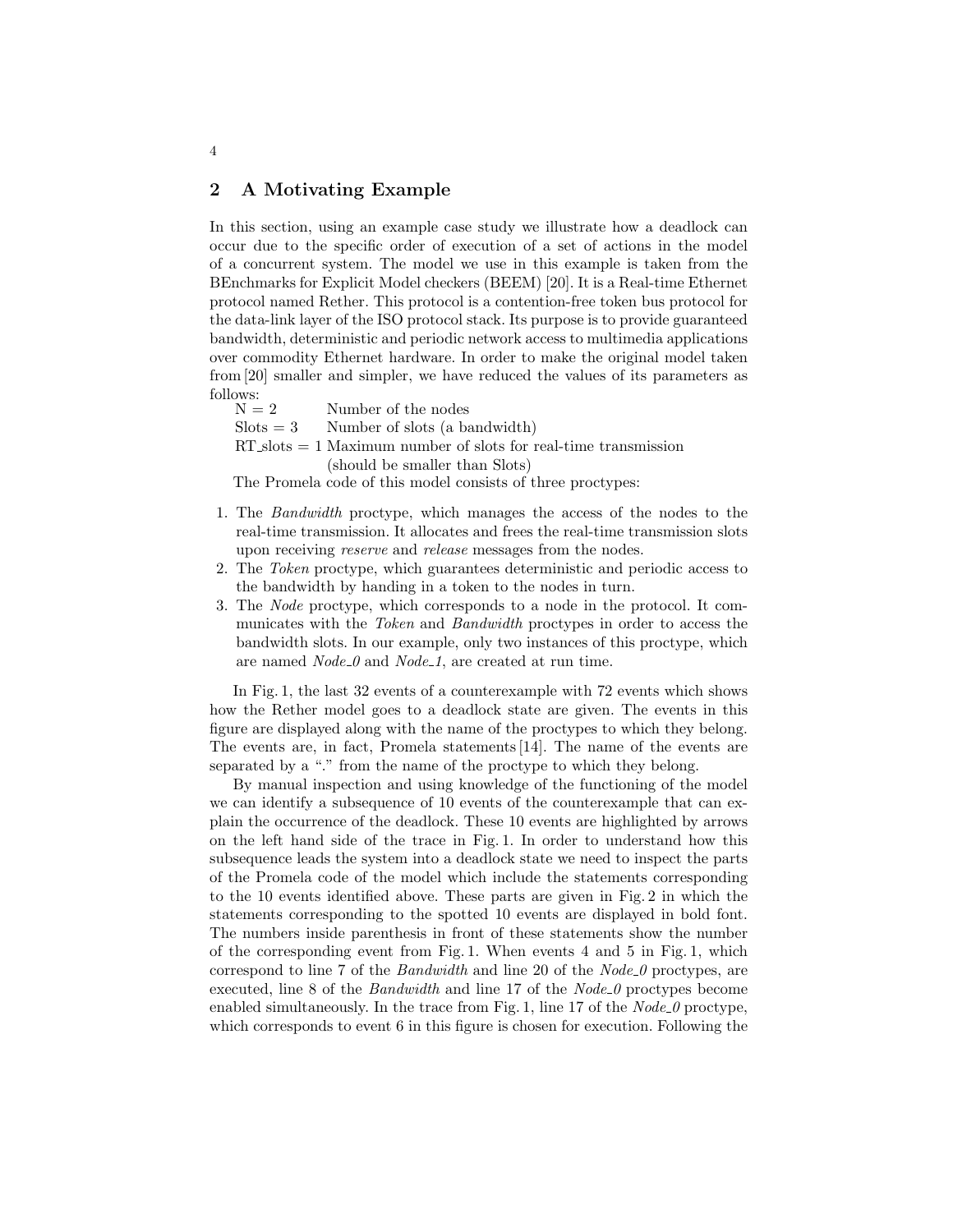

Fig. 1. The last 32 events of a counterexample in the Rether model

execution of event 30 in Fig. 1, corresponding to line 7 of the  $Node_0$  proctype, control is transferred to line 10 of this proctype which is an  $if$  statement. Lines 11 and 12 of this if statement are enabled simultaneously since line 12 is a goto statement and the guard of line 11, granted  $== 0$ , is true. The value of granted is set to zero at event 2 in Fig. 1 and remains unchanged up to event 30. As Fig. 1 shows, if line 11, which corresponds to event 31 in this figure, is executed, then a deadlock will occur.

One interesting characteristic of the identified subsequence in Fig. 1 is that the 10 events belonging to it do not occur adjacently inside the counterexample. While the first and the last five events occur next to each other, between these two groups of events there is a gap of 21 events. This is due to the nondeterministic scheduling of concurrent events due to the interleaving semantics implemented in SPIN. As we have seen above, although line 8 of the Bandwidth proctype was enabled after event 5, due to the non-deterministic execution of concurrent actions its execution is deferred to step 32. Dashed lines and thick arrows on the right hand side of the Fig. 1 illustrate the gap between the position in the trace in which the statement  $Bandwidth.in\_RT[i] = 0$  becomes enabled, and the position in which it is actually executed.

The identified subsequence in Fig. 1 explaining the deadlock is an example of an unforeseen interleaving. The presumed intention of the model designer is that event 5 and 32 be executed in an atomic step, which means they could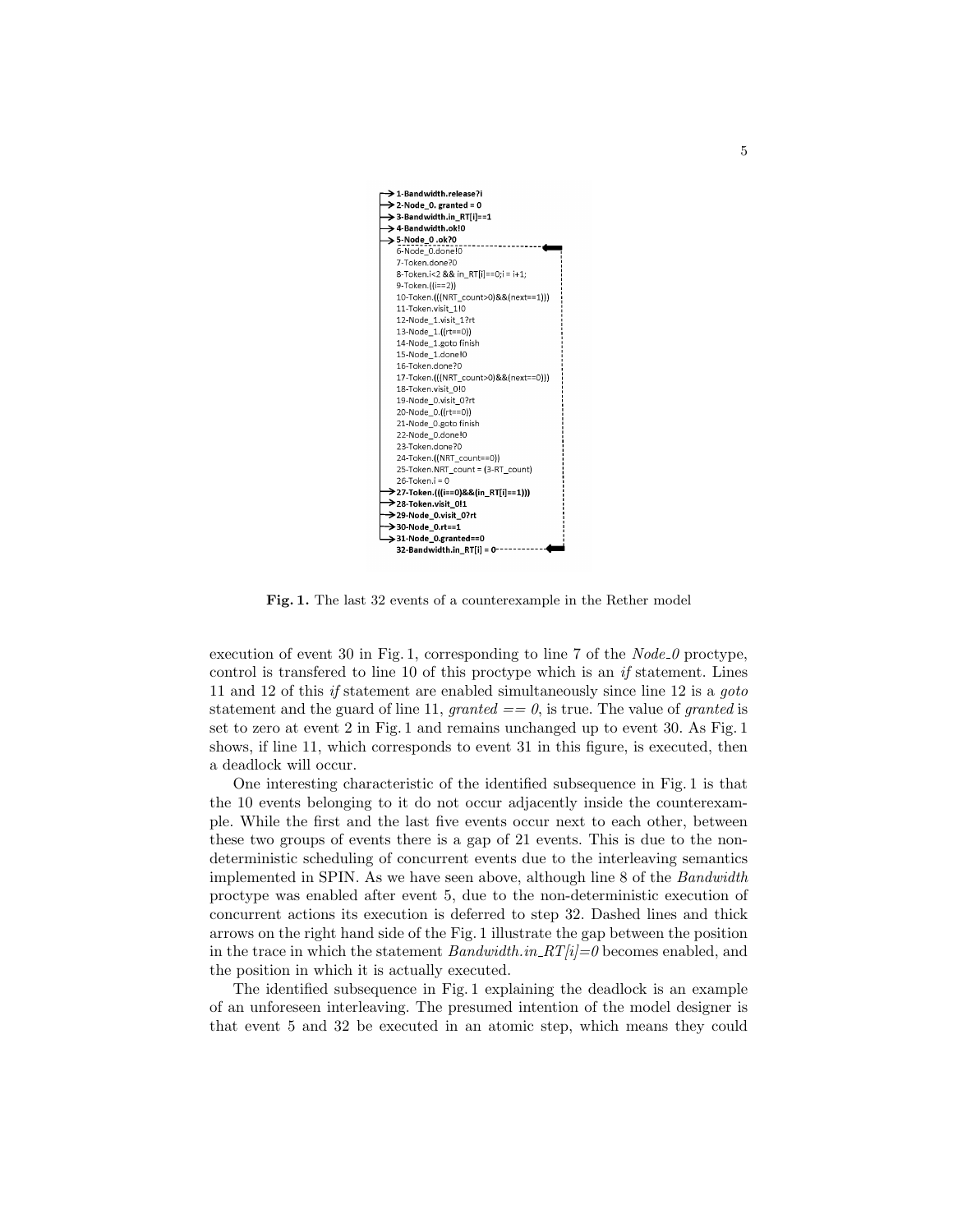```
proctype Node_0:
                                                      proctype Token:
                                                        1 byte i=0:
       byte rt=0;
1
\overline{a}byte granted=0;
                                                        \overline{2}start: if
                                                              :: i = 0; goto RT_phase;
                                                        \overline{\mathbf{3}}\overline{3}idle: if
                                                        \overline{4}fi:
       :: visit_0?rt; goto start; (29)
4
5
       fi;
                                                        5
                                                             RT_phase: if
                                                            :: d_step {i<2 && in_RT[i]==0;i = i+1;} goto RT_phase;
                                                        6
\, 6 \,start: if
                                                             :: atomic {i==0 && in_RT[i]==1; (27)
       :: rt==1; goto RT_action; (30)
                                                        \overline{7}\overline{7}\mathbf{R}visit_0!1;} goto RT_wait; (28)
       :: rt==0; goto NRT_action;
8
                                                            :: atomic {i==1 && in_RT[i]==1;visit_1!1;} goto RT_wait;
9
                                                        9
       fi;
                                                        10 :: i=2; goto NRT phase;
                                                        11 fi:
10\,RT_action: if
11:: granted==0; goto error_st; (31)
      :: goto finish;
12
      :: atomic {release!0;
13
14
      granted = 0;} goto wait_ok; (2)
                                                        proctype Bandwidth:
{\bf 15}fi;
                                                        \mathbf{1}idle: if
                                                        \overline{2}:: reserve?i; goto res;
16
       finish: if
                                                        3
                                                              :: release?i; goto rel; (1)
       :: done!0; goto idle; (6)
17
                                                        \overline{4}fi;
18\,fi;
                                                        \overline{5}rel: if
19
       wait ok: if
                                                             :: atomic {in_RT[i]==1; (3)
                                                        6
      :: ok?0; goto finish; (5)
20
                                                        \overline{7}ok!0; (4)
21fi;
                                                             in_RTT[i] = 0; (32)8
                                                             RT count = RT count-1;} goto idle;
                                                        9
\bf{22}error_st:
23
       false;
```
Fig. 2. Parts of the Promela code of the Rether model

not be interleaved with the actions of other proctypes. However, the proctype was implemented in a faulty way, so that its concurrent execution with other proctypes allowed the two mentioned events to be executed as a non-atomic sequence of events, and hence a deadlock occurred.

# 3 Mining Sequential Patterns for Counterexample Explanation

As we have seen above, in an interleaved trace of concurrent events the events belonging to a sequence which reveals an unforeseen interleaving do not necessarily occur next to each other. To the contrary, they can occur at an arbitrary, unbounded distance from each other. It therefore seems an obvious choice to use sequence or sequential pattern mining algorithms [1] [8] in order to devise error explaining subsequences of concurrent system executions. However, as we will argue in this section, this at first sight promising tool fails due to the inherent complexity of the problem.

#### 3.1 Sequential Pattern Mining

We first define a subsequence relationship amongst sequences.

6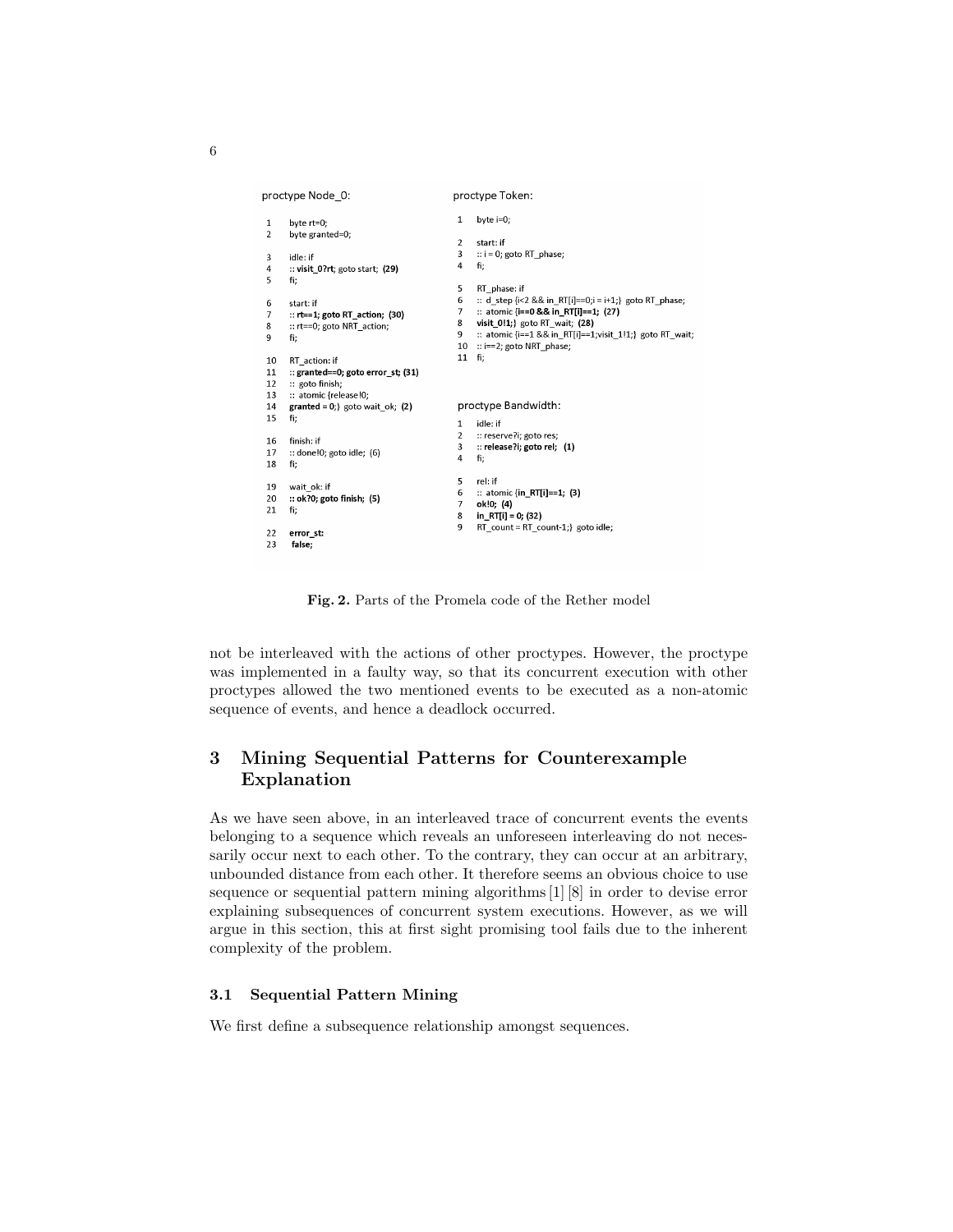**Definition 1.** A sequence  $\eta = \langle a_0, a_1, a_2, ..., a_m \rangle$  is a subsequence of another sequence  $\rho = \langle \alpha_0, \alpha_1, \alpha_2, ..., \alpha_n \rangle$ , which is denoted by  $\eta \subseteq \rho$ , if there exists integers  $0 \leq i_0 < i_1 < i_2 < i_3 ... < i_m \leq n$  where  $a_0 = \alpha_{i_0}, a_1 = \alpha_{i_1}, ..., a_m = \alpha_{i_m}$  [17].

When applying a sequential pattern mining algorithm we consider a dataset of sequences, S, and a user defined threshold to decide whether a subsequence is frequent or not. The support of a sequence  $\alpha$  is defined as the number of the sequences of S that  $\alpha$  is a subsequence of:

**Definition 2.**  $support_s(\alpha) = |\{s | s \in S \land \alpha \sqsubseteq s\}|.$ 

The sequence  $\alpha$  is considered a sequential pattern or a frequent subsequence if its support is above a user defined threshold:  $support_s(\alpha) \geq threshold$ .

By contrasting the sequential patterns of the bad and the good datasets, we can extract patterns that are only frequent in the bad dataset. These patterns that are only frequent or common in the bad dataset, reveal anomalies, and hence can be indicative to the cause of the occurrence of deadlock,

> anomalies = sequential patterns of the bad dataset sequential patterns of the good dataset

> > (1)

#### 3.2 Challenges in Applying Sequential Pattern Mining Algorithms

In general, it can be shown that the problem of mining sequential patterns from a dataset of sequences is NP-hard. The complete proof is given in [24], [25]. The proof uses the following essential premises and lemmas:

- 1. In order to show that the sequential pattern mining problem is NP-hard it is sufficient to prove that the frequent itemsets mining problem [9], which is the problem of mining frequent itemsets from a dataset of transactions, is NP-hard. This is because the latter problem can be reduced to the former one. In the frequent itemsets mining problem, transactions are sets of items. An itemset, which is also a set of items, is frequent if the number of the transactions of which the itemset is a subset is above a user defined threshold.
- 2. In the frequent itemsets mining problem, the dataset of transactions can be represented as a *bipartite graph*  $G = (U, V, E)$ . U and V, which are the two distinct vertex sets of G, correspond to the set of items and the set of transactions, respectively. The edge set  $E = \{(u, v)|u \in U \text{ and } v \in V\}$  of G represents all the (item, transaction) pairs.
- 3. The problem of enumerating all maximal frequent itemsets from a dataset of transactions corresponds to the task of enumerating all maximal bipartite cliques in a bipartite graph. A bipartite clique is a compelete bipartite subgraph of a bipartite graph.
- 4. Determining the number of maximal bipartite cliques in a bipartite graph is a  $\#P\text{-complete problem [21]. }\#P\text{-completeness is used to capture the notion}$ of the hardest counting problems, just as the concept of NP-completeness characterizes the hardest decision problems.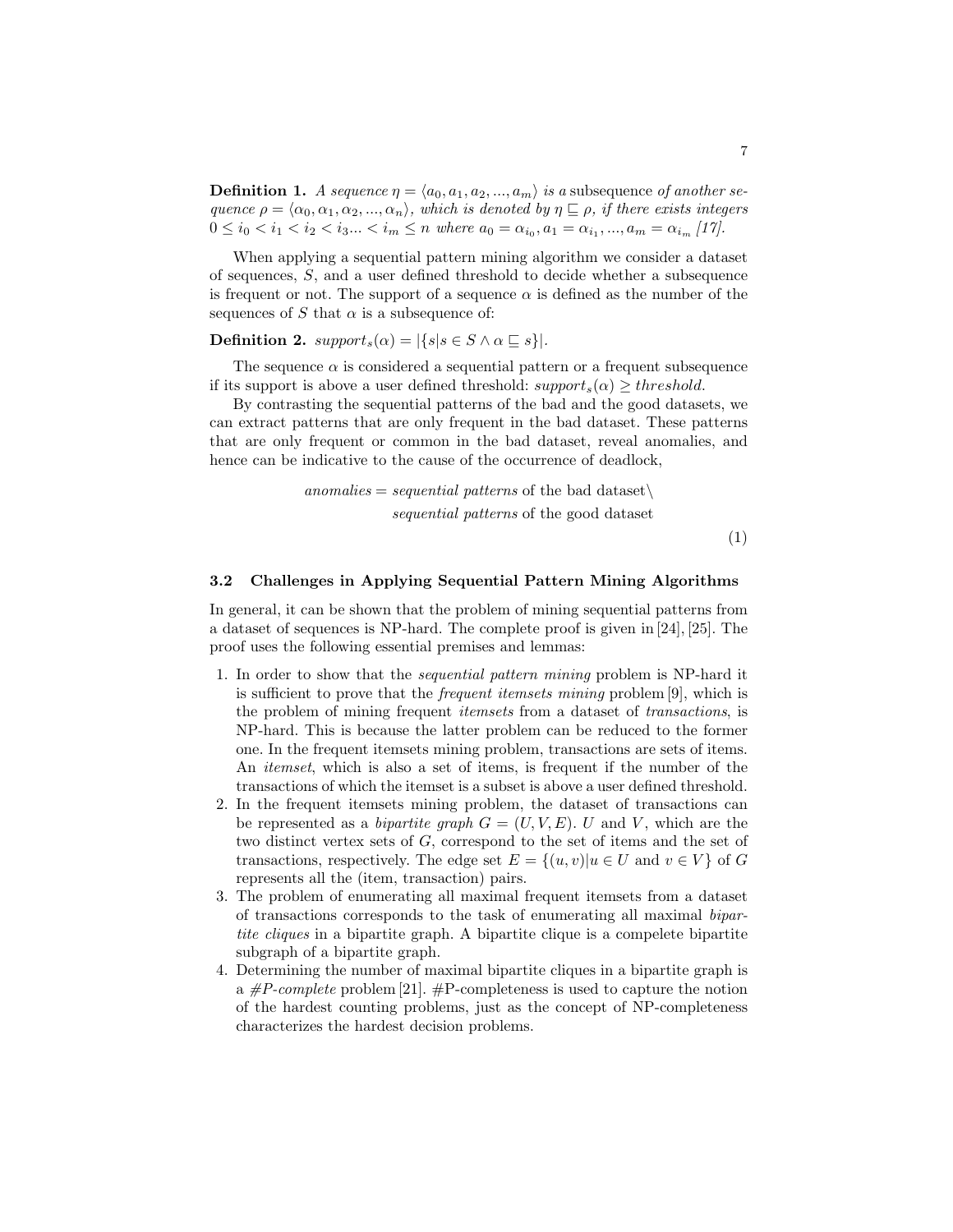The above complexity arguments are based on worst-case complexity considerations [24]. A number of sequential pattern mining algorithms have been developed that have proven to be efficient in practice with respect to various test datasets [1], [23], [19]. However, the datasets that these algorithms have been evaluated on are sparse, with an average sequence length of less than 100. The densest dataset that an efficient sequential pattern mining algorithm, BIDE, can mine with a high support threshold of 90% has an average sequence length of 258 [23].

The characteristics of the bad and the good datasets of a number of Promela modeling case studies of concurrent systems are given in Table 1. In this table, the first four case studies are taken from [20]. The POTS model was developed by us as a sample model with numerous deadlock problems. This model is a non-trivial example of a telephony switch which comprises four concurrently executing proctypes corresponding to two users and two phone handlers. Each user in this model talks to a phone handler for making calls. The phone handlers are communicating with each other in order to switch and route user calls. In Table 1, the column "#seq." gives the number of the sequences in the bad and the good datasets and the columns "avg. seq. len." and "max seq. len." represent average and maximum sequence lengths in these datasets, respectively.

| Model       | #seq.   |          | avg. seq. len. |          | max seq. len. |          |
|-------------|---------|----------|----------------|----------|---------------|----------|
|             | bad ds. | good ds. | bad ds.        | good ds. | bad ds.       | good ds. |
| <b>Brp</b>  | 660     | 25671    | 5985           | 10539    | 5580          | 10501    |
| Rether 1061 |         | 26249    | 73263          | 134629   | 63201         | 134629   |
| lann        | 989     | 20838    | 5737           | 12612    | 6369          | 12617    |
| gear        | 614     | 10174    | 1994           | 4512     | 3837          | 4547     |
| POTS 4109   |         | 11316    | 2995           | 7977     | 6134          | 6736     |

Table 1. Dataset characteristics

It can be inferred from Table 1 that the bad and the good datasets are highly dense with the average sequence length of more than 1000. We conclude that mining sequential patterns from the dataset of counterexamples generated from typical concurrent system models is intractable due to lengthy sequences and dense datasets.

# 4 Counterexample Explanation Method

To address the complexity challenges we encountered in mining sequential patterns from the bad and the good datasets, we abandon the feature of arbitrary distance between the events of a subsequence that we consider to reveal anomalies pointing at the causes for the occurrence of a deadlock. As an approximation we extract sequences that consist of consecutive events. These sequences are, in fact, substrings of the execution traces contained in the good and bad datasets.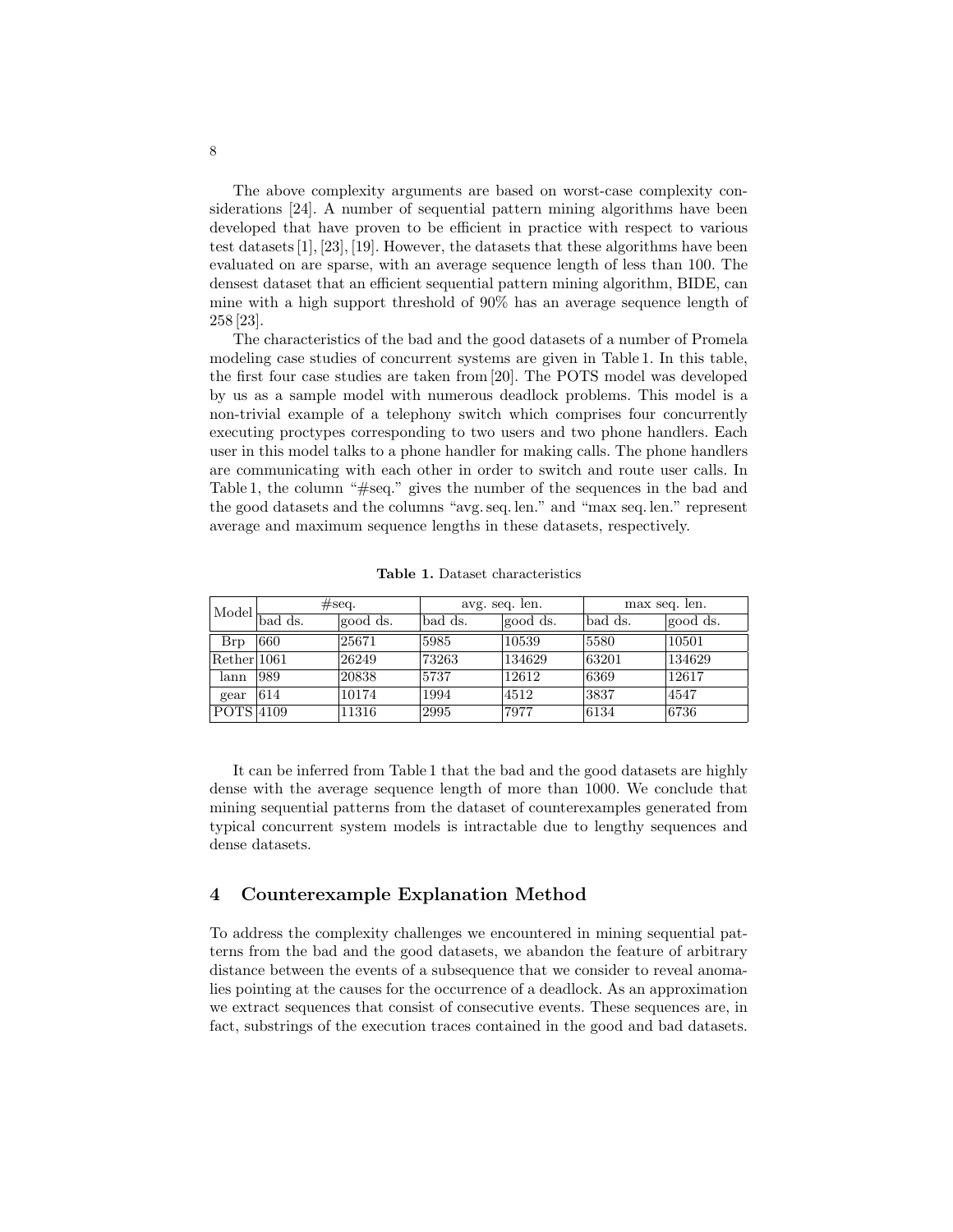Even though, as we have seen in the example of Sect. 2, a sequence that explains how a deadlock occurs is not necessarily the substring of a counterexample, it may contain portions which actually occur as substrings of a counterexample. In the example of Sect. 2, the sequences  $\langle 1, 2, 3, 4, 5 \rangle$  and  $\langle 27, 28, 29, 30, 31 \rangle$ , which are portions of the identified subsequence for explaining the occurrence of a deadlock, are substrings of the counterexample. As we will explain in this Section, by extracting substrings from the counterexamples we can reveal parts of the sequences that give hints at why a deadlock occurs.



Fig. 3. Part of a counterexample on the left, its corresponding part from a good trace on the right

The basis of our method is that we extract the common substrings of length  $l$ from the bad dataset and contrast them with those of the good dataset in order to reveal anomalies that explain the occurrence of deadlocks,

$$
anomalies = substrings of length l of the bad dataset \langle\n \rangle
$$
\n
$$
substrings of length l of the good dataset
$$

(2)

The length of the substrings, l, which is the parameter of the method, can take various values. Since substrings of length  $l$  can be extracted from a sequence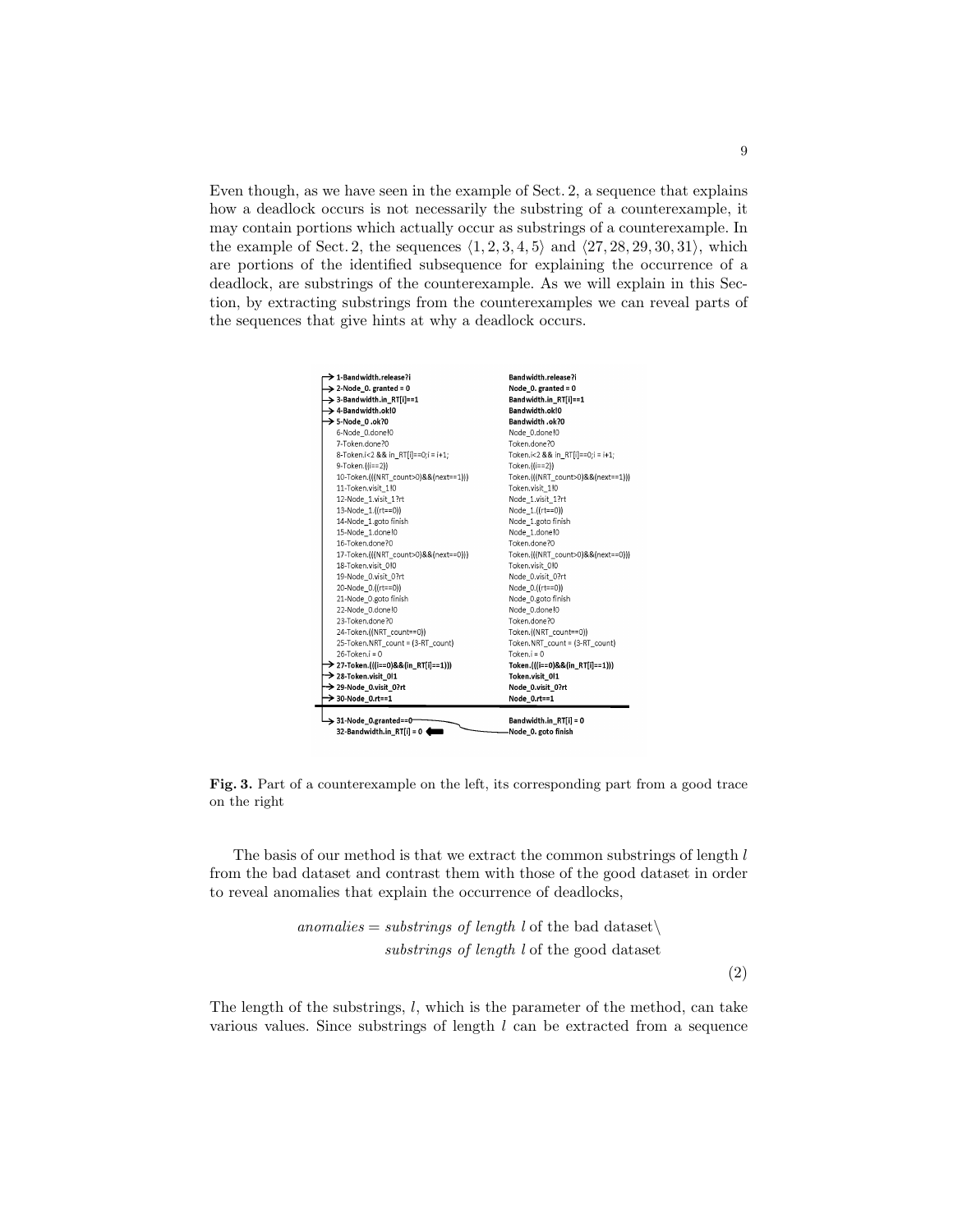of length n in  $O(n)$  time, we avoid scalability problems. As we will see when presenting the experimental evaluation, the small value of  $l = 2$  is adequate for explaining counterexamples using a fairly large set of case studies. To further justify this point, consider how a relatively short substring of length two can be indicative for the cause of a deadlock occurrence. In Fig. 3, the counterexample of Fig. 1 is given along with a non-failing trace on the right hand side. The given traces in this figure only differ in the last two events. The events above the horizontal black line are the same both in the counterexample and in the nonfailing trace, and only the two events below the line are different. Therefore, the small substring  $\langle 30, 31 \rangle$  only occurs in the counterexample. Although  $\langle 30, 31 \rangle$ is only a small part of the spotted sequence which explains the occurrence of deadlock,  $\langle 1, 2, 3, 4, 5, 27, 28, 29, 30, 31 \rangle$ , it can greatly help the model designer by using the knowledge about the functioning of the model to identify the other eight events of this anomalous subsequence in the counterexample. In particular, the substring  $\langle 30, 31 \rangle$  shows that the variables  $Node_0$ . Then  $Node_0$  granted have the values 1 and 0, respectively. The statements which affect the values of these two variables, can be easily found in the counterexample. The value of the variable  $Node_0$  granted becomes 0 at step 2 and remains unchanged until the end of the trace. The value 1 of the variable  $Node_0.rt$  is due to the value 1 of the variable  $in \, RT[0]$  while the value of this variable should be changed to 0 at the same step that the variable *Node\_0.granted* gets the value 0.

Mainly based on what we have seen above, we assume that the substrings that only occur in the bad dataset, such as  $\langle 30, 31 \rangle$  in the above example, can aid the model designer to find the cause of the deadlock occurrence. The following subsections describe in detail the steps of our method.

#### 4.1 Generation of the Good and the Bad Datasets

For generating the good and the bad datasets, we use the explicit state SPIN model checking tool [14]. The default search algorithm that SPIN uses for the exhaustive exploration of the state space is depth first search. When SPIN locates the first violating state, it stops the search and reports the path from the initial state to the violating state as a counterexample. The presence of one counterexample is sufficient to show that the model does not comply with the specification.

There is also an option in SPIN to not stop the search after locating the first violating state [14]. With this option, SPIN continues the search up to a given depth limit or until all states have been reached in order to locate all property violating states. Our current strategy for generating the bad dataset is to use this option of SPIN in order to explore the complete state space of the model and to detect all the violating states and their corresponding counterexamples. Since the default depth limit in SPIN is 10,000, we increase the depth limit until we can be certain that the complete state space has been explored. Since DFS is used by SPIN for exploring the state space, each violating state is visited once and so only one counterexample per violating state is generated.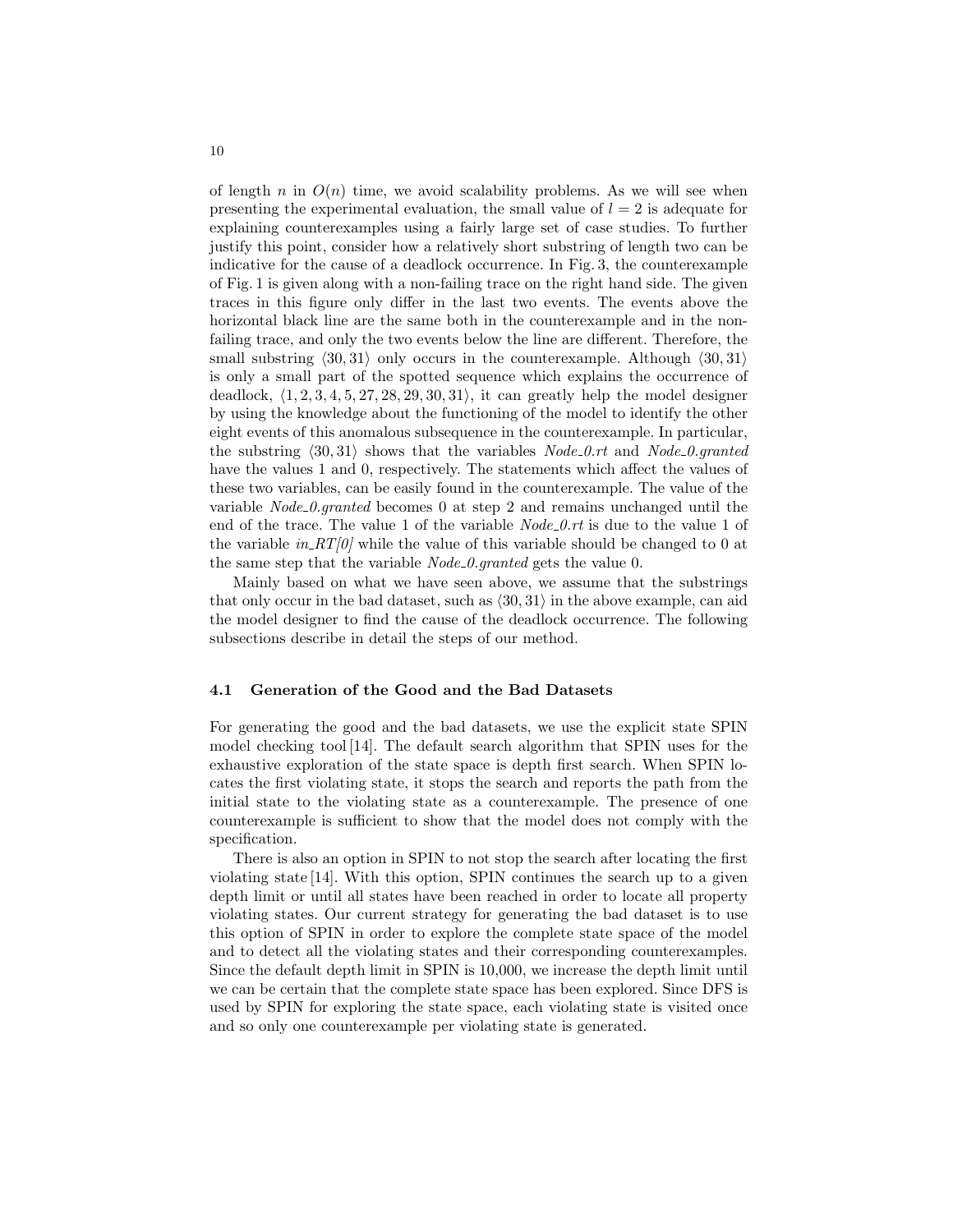Since the bad dataset contains the traces that violate some  $\phi$ , the good dataset should include the traces that satisfy  $\phi$ . Such traces can be generated by producing counterexamples to  $\neg \phi$  because a counterexample that shows the violation of the negation of a property actually satisfies that property. This is justified by the following lemma:

**Lemma 1.** For an execution  $\pi$ , if  $\pi$  satisfies  $\varphi$ , which is denoted as  $\pi \models \varphi$ , then it holds that  $\pi \models \varphi \Leftrightarrow \pi \not\models \neg \varphi \, [2].$ 

Since the reachability property we consider in this paper is deadlock-freedom, we need to find a way to formalize the negation of that property in SPIN. Notice that while the absence of deadlock is a safety property, its negation, which claims the presence of deadlocks, is a liveness property. As a consequence, the counterexamples to the presence of deadlocks are lasso-shaped infinite traces [14].

We specify the presence of deadlock property in Promela, the modelling language of the SPIN model checker, by using a special state predicate named timeout. It becomes true when the system blocks, i. e., when no statement in the model is executed. We then specify the presence of deadlock property as always eventually there will be a deadlock, which can be expressed as requiring that always eventually the timeout predicate will become true. SPIN tries to generate a counterexample for this property. The resultant counterexample will be a lasso-shaped infinite trace that never deadlocks. For the generation of the good dataset we also use the SPIN option to not stop the search after generating the first counterexample for this property.

#### 4.2 Contrasting Sequence Sets

Substrings of length l can be extracted from an execution trace by sliding a window of size  $l$  over it. Fig. 4 shows the nine possible substrings of length two that can be extracted from a trace of length 10 by sliding a window of size two over it. This set of substrings of length two, in fact, shows which two events occur next to each other in an execution trace.

**Definition 3.** Sequence sets can be formally defined as follows: Let  $execution(S)$  =  $\langle \alpha_1, ..., \alpha_n \rangle$ , if the window is l actions wide, the set  $P(S, l)$  of observed windows are the substrings of length l of S:  $P(S, l) = \{w|w \text{ is a substring of } S \wedge |w| = l\}$  [6].

As an example consider  $S = \langle abcabcdc \rangle$  and a window of size  $l = 2$  slid over S. The resulting set of sequences of length two,  $P(S, 2)$ , will be:  $P(S, 2) =$  ${ab, bc, ca, cd, dc}$  [6].

The two following formulas define how to extract common substrings of length l from the bad and good datasets, respectively.

$$
seq\_sets(bad, l) = \bigcup_{1 \le i \le n} \{ P_i(S_i, l) | S_i \in bad, n = |bad| \}
$$
 (3)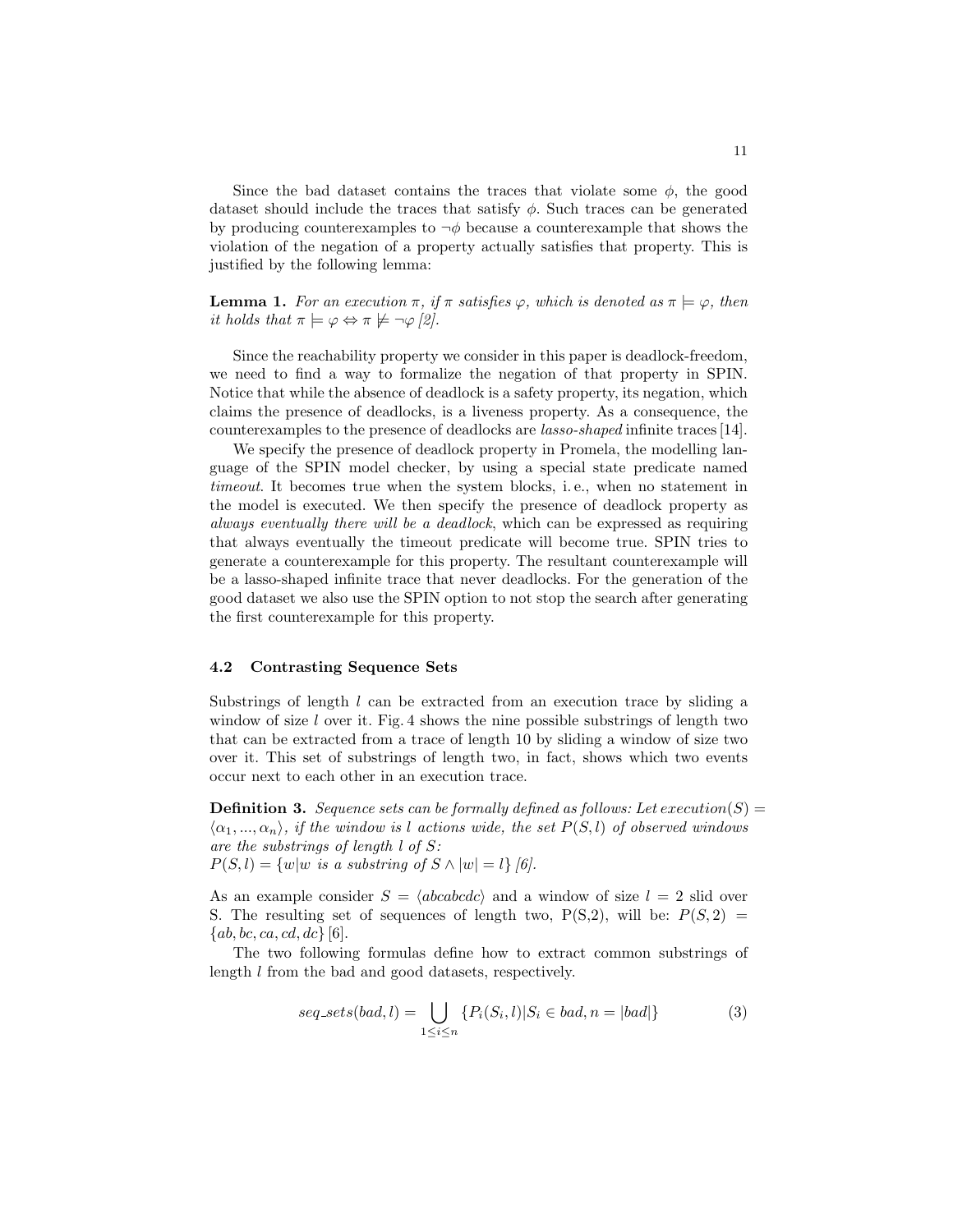

Fig. 4. Original trace with nine extracted short sequences of length two

$$
seq\_sets(good, l) = \bigcup_{1 \leq i \leq m} \{P_i(S_i, l)|S_i \in good, m = |good|\}
$$
(4)

The result set of the method, which is the set of substrings of length  $l$  that only occur in the bad dataset, is generated as follows:

$$
anomalies = seq\_sets(bad, l) - seq\_sets(good, l)
$$
\n
$$
(5)
$$

The length of the short substrings,  $l$ , is the only parameter in computing the result set. We shall discuss the impact of choosing different values for l in the experimental results section.

Like all other debugging activities in which a *check*, *analyze*, *fix* loop is iterated until all the bugs are fixed, our method should also be used as an iterative process.

# 5 Experimental Results

In this section, we present a number of experiments in which we apply our counterexample explanation method to the Promela models of a number of concurrent systems which we took from [20]. The experiments were performed on a 2.67 GHz PC with 8 GB RAM and Windows 7 64-bit operating system. In fact, the experimental results illustrate how the outputs of our method can aid the user to identify the sequences of events in the counterexamples that explain the occurrence of a deadlock. We assume that the identified sequences directly allow the user to identify the faulty part of the model. This assumption is true for all case studies that we used as well as for the example presented in Sect. 2.

By using equation (5) we first generate anomalies which, as we explained above, consist of a set of substrings of length  $l$  that only occur in the bad dataset. We then take the following steps to facilitate the interpretation of the resulting anomalies for the user.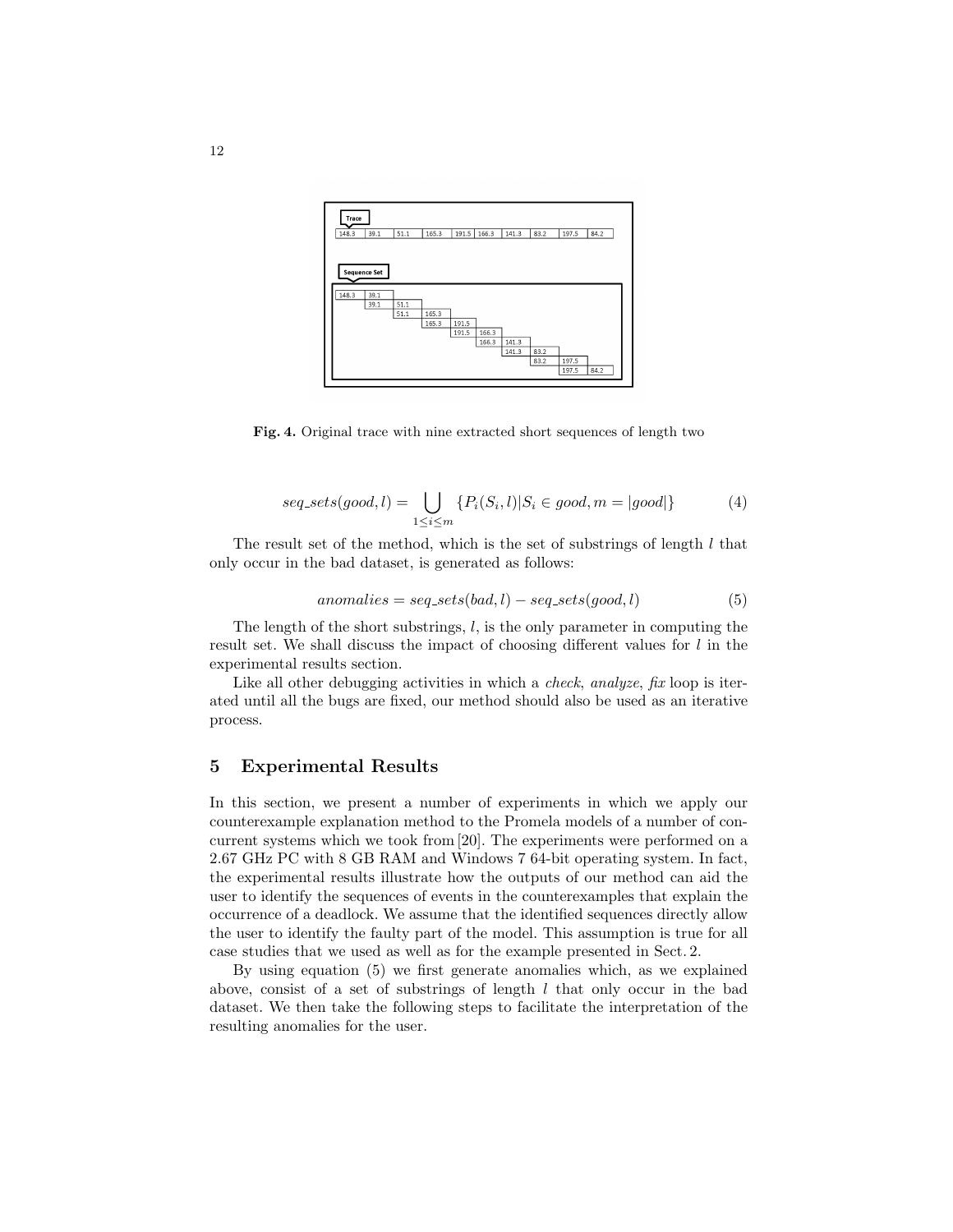- 1. Since each substring can occur in multiple counterexamples, we extract for each substring the counterexample in which it occurs earlier than in other counterexamples. Each substring is only a portion of a sequence that explains the occurrence of a deadlock, so the model designer needs to identify other events of that anomalous sequence in the counterexample in order to understand how a deadlock occurs and consequently to localize the faulty part of the model. Intuitively, we assume that the substrings that occur earlier are closer to the beginning of such anomalous sequences in the counterexamples, and hence the user needs to inspect less events in order to identify them.
- 2. We rank the substrings based on their location in the extracted counterexamples in the previous step. Those that occur earlier in a counterexample will be ranked higher. It will be easier for the user to locate the sequence that explains the occurrence of a deadlock in counterexamples that are ranked higher than in those ranked lower.
- 3. Since multiple substrings can occur in a counterexample extracted in step one, for each counterexample we also list all the substrings that occur in it.

The output of the method will be a ranked list of tuples of the form  $\langle \{ss_i | 0 \leq i$  $\leq$  max $\}$ , ce) in which ss<sub>i</sub> is a set of substrings generated by (5), max is the number of the substrings generated by (5) and ce is a counterexample containing the  $ss_i$ s.

To evaluate the quality of the outputs generated by our method we propose a quantitative measure that enables us to compare different outputs. We define a score based on the amount of the effort that is required for locating a sequence that explains a deadlock occurrence in a counterexample by using the output of our method. Since these sequences directly allow the user to identify the faulty part of the model, as we assumed above, the computed score also reflects the amount of manual effort required for locating the faulty part of the model.

The output of our method consists of a number of substrings, so we first define a score for individual substrings. The score of the output will then be the score of the substring which is ranked first in the output. The score of a substring is defined based on the distance in terms of the number of the events between the location of the substring in a counterexample and the first event of a sequence that explains the occurrence of a deadlock in the same counterexample. This number, in fact, represents the maximum number of events that the user needs to inspect in the counterexample in order to find a sequence that explains the occurrence of a deadlock. Referring to the example of Sect. 2, the identification of such deadlock explaining sequences and their beginnings in the counterexamples is done manually by the user. Therefore, the score of a substring depends on the manually determined beginning of the deadlock explaining sequence. We normalize this distance with respect to the counterexample length. For the substring  $\langle 30, 31 \rangle$  in the example of Sect. 2, the score will be  $\frac{30}{72}$ , where 30 is the number of the events between the location of  $\langle 30, 31 \rangle$  and the start of the spotted sequence in the counterexample, and 72 is the length of the counterexample.

The following formulas define how a score is computed for an output of the method. In these formulas, *explanatory sequence* refers to a manually deter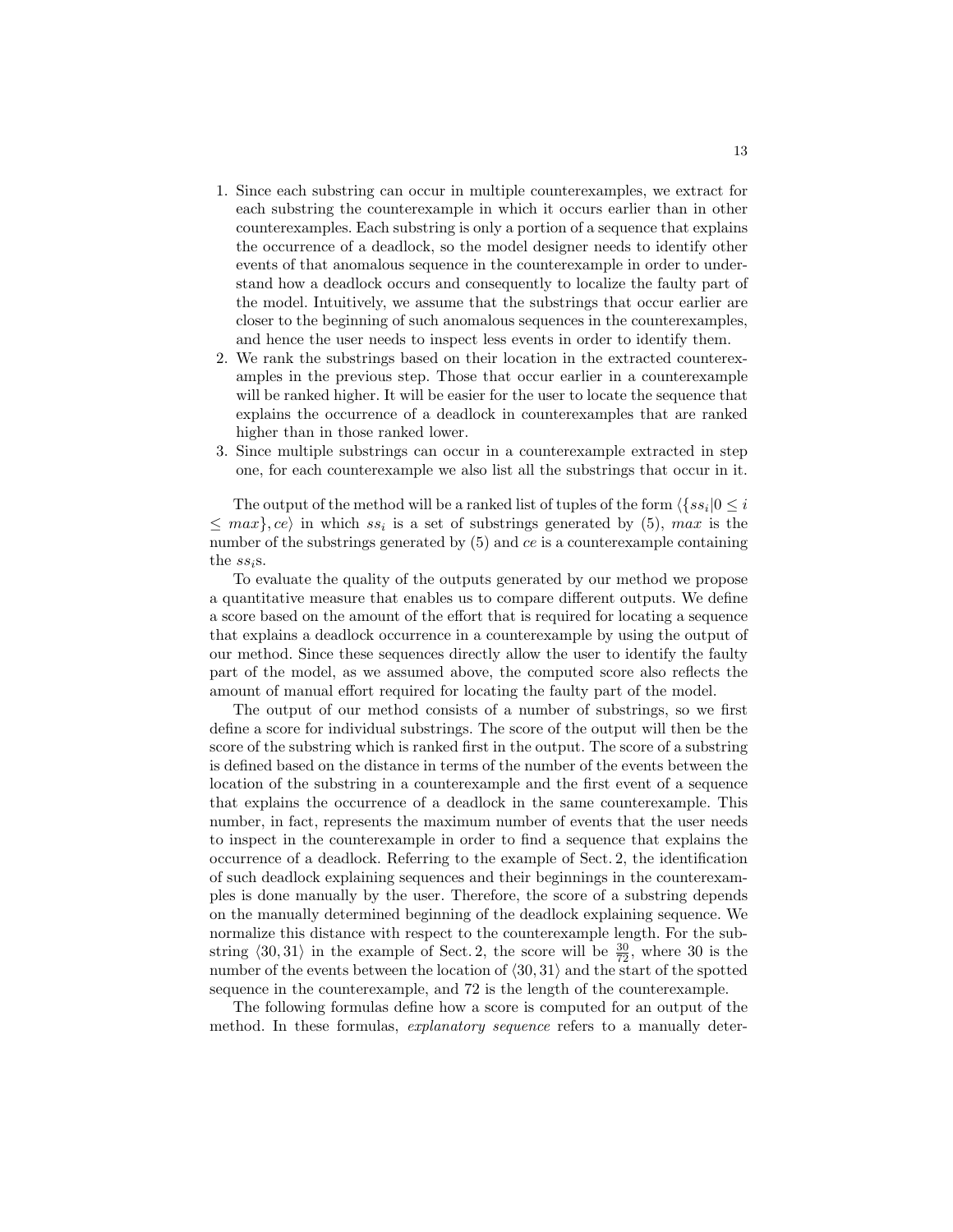mined sequence that explains the occurrence of a deadlock. If  $Loc_{ce}(substring)$ and  $Loc_{ce}(explanatory\ sequence)$  represent the location of a substring and the location of the start event of an explanatory sequence in a counterexample, respectively, the distance between these two locations will be:

$$
distance = Loc_{ce}(substring) - Loc_{ce}(explanatory sequence)
$$
 (6)

If  $|counterexample|$  shows the length of the counterexample and substring shows the first substring in the output, the score of a substring and the output will be:

$$
score_{\text{substring}} = 1 - \frac{distance}{|counterexample|}
$$

$$
score_{\text{output}} = score_{\text{substring}_1}
$$
(7)

In Table 2, the results of applying our method to six case studies when  $l = 2$ are given along with the corresponding scores. The name of the corresponding Promela file is given inside parentheses in front of the name of the model. The average running time of the method for these case studies is 52.44 sec. In this table, the last column shows the number of the root causes that can be detected by the model designer with the aid of the generated substrings of length two. As the numbers in this column show, with this method it is possible to detect multiple causes for the occurrence of deadlocks at the same time.

| Model                                                  | $ \#l=2$ substrings Score $ \# \text{causes} $ |      |    |
|--------------------------------------------------------|------------------------------------------------|------|----|
| Brp(brp.3.pm)                                          |                                                |      |    |
| Modified Brp                                           |                                                |      |    |
| Rether(rether.4.pm)                                    | 24                                             | 0.27 | 15 |
| lann(lann.1.pm)                                        |                                                | 0.97 | n  |
| $\text{gear}(\text{gear}.1.\text{pm})$                 | 21                                             | 0.66 |    |
| $ \text{train-gate}(\text{train-gate}.1.\text{pm}) 27$ |                                                | 0.78 |    |

Table 2. Summary of the results of the method

By increasing the value of parameter  $l$ , the number of the generated substrings will also be increased. Consequently, the model designer needs more effort for examining them. In Table 3, the number of the generated substrings for  $l = 2$  and  $l = 3$  for five case studies are given in the columns "#substrings"  $l = 2$ " and "#substrings  $l = 3$ ", respectively. The last column in this table shows the percentage of increase in the number of the generated substrings. We can see in this table that for the last three case studies, the number of the generated substrings of length three is significantly larger than those with length two. Therefore, the substrings of length three increase the amount of manual effort required for inspecting them. From Table 3 we can infer that substrings of length two impose less inspection effort on the model designer when analyzing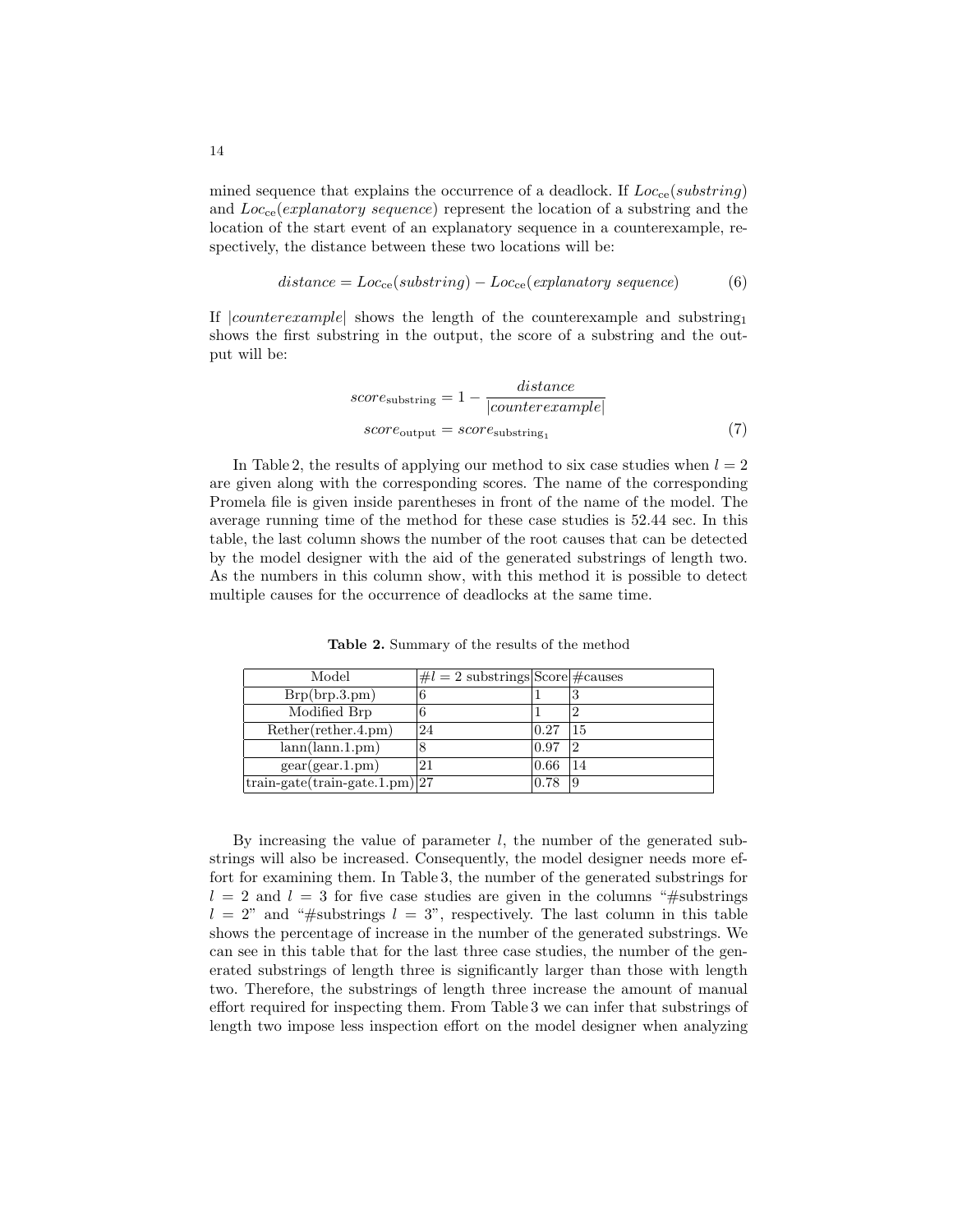| Model                                  |    | #substrings <br>$l = 2l = 3$ | rel. increase |
|----------------------------------------|----|------------------------------|---------------|
| Brp(brp.3.pm)                          | 6  | 6                            | %0            |
| Rether(rether.4.pm)                    | 24 | 24                           | $\%0$         |
| lann(lann.1.pm)                        |    | 29                           | $\%262.5$     |
| $\text{gear}(\text{gear}.1.\text{pm})$ | 21 | 35                           | $\%66$        |
| $train-gate(train-gate.1.pm)$  29      |    | 62                           | %113.8        |

**Table 3.** Comparison of the number of the substrings with  $l = 2$  and  $l = 3$ 

the counterexamples. As a consequence, the generation of substrings of length three only is done when no substrings of length two can be generated by (5).

In Table 2, the Brp model has the highest score of 1 which means that the first ranked substring in the output coincides with the start of a sequence that explains a deadlock occurrence. Notice that we use the proposed method as part an iterative debugging process. After each run of the method, aided by the generated substrings the user will try to remove as many causes of deadlock as possible. In case the model still contains a deadlock after being modified, the user will apply the method again. This procedure can be iterated until all deadlocks in the model have been removed. As an example, after the first iteration on the Brp model the total number of counterexamples was reduced from 660 to 182 due to the removal of the root cause of some deadlock. The results achieved by applying the method to the modified version of the Brp model in the second iteration are given in the second row of Table 2.

#### 6 Comparison With The Work by Groce and Visser

The most closely related work to ours is that of Groce and Visser [11]. It extends Java PathFinder with error explanation facilities. Given a counterexample, their method generates a set of *negatives*, which are multiple variations of that counterexample in which the error occurs, and a set of positives, which are variations in which the error does not occur. They analyze the common features of each set and the differences between the sets in order to provide an explanation for the counterexample. The focus of their work is on finite counterexamples demonstrating the violation of safety properties such as assertion violation and deadlock.

To compare our work with theirs we implemented the algorithm proposed in [11] for the generation of a set of positives for a given counterexample inside the Spinja [7] toolset. The main problem we encountered in applying this algorithm to our case studies was that we could not always generate a non-empty set of positives. This occurred, for instance, in our experiments with the Brp model. Notice that the potential emptiness of the positive set is also mentioned as a potential difficulty in practice in [11]. In our method, on the other hand, we consider the complete set of good traces that can be generated with the aid of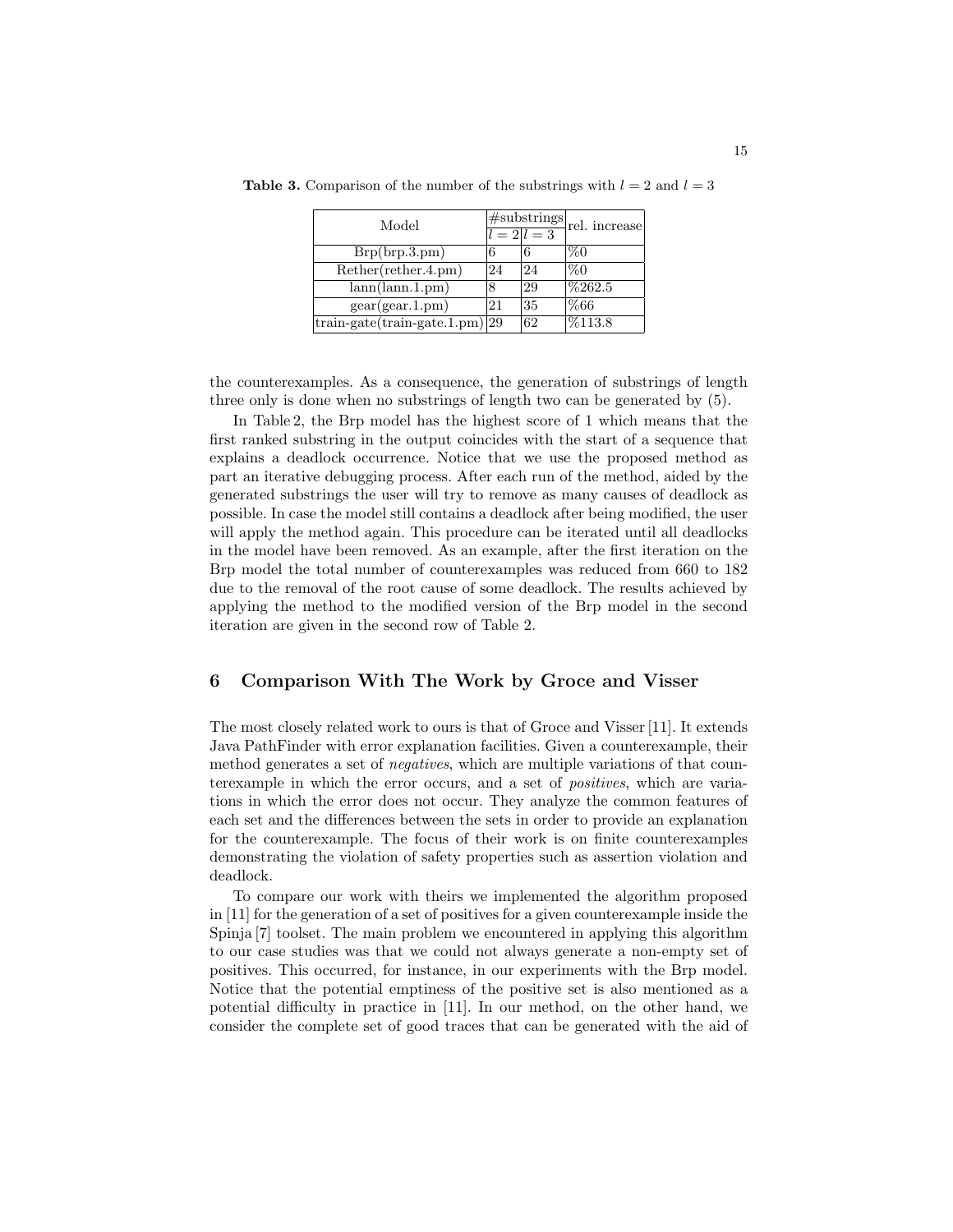SPIN, and hence we cannot encounter the problem of an empty positive set for any case study that does at all reveal a "good" behavior.



Fig. 5. A negative and a positive in the Rether case study

The work in [11] proposes three different analyses for explaining counterexamples, namely transition analysis, invariant analysis and minimal transformation analysis between negatives and positives. Among these three analyses, only the third one, which takes the order of execution of actions into account, is similar to our method and can be used for revealing concurrency problems such as unforeseen interleavings. In this analysis, the authors of [11] compare a negative and a positive in order to determine the divergent sections of what they refer to as a state-action paths. These divergent sections along with the associated positive and negative form a transformation. In Fig. 5, a negative with 64 events along with a positive with 473 events derived for the Rether case study [20], are given. Due to space limitations, only the first 20 events and the last 15 events of these traces are shown in this figure. The first 19 events are identical both in the positive and in the negative, thus the divergent sections start from event 20 in both traces. These divergent sections last until the end of the positive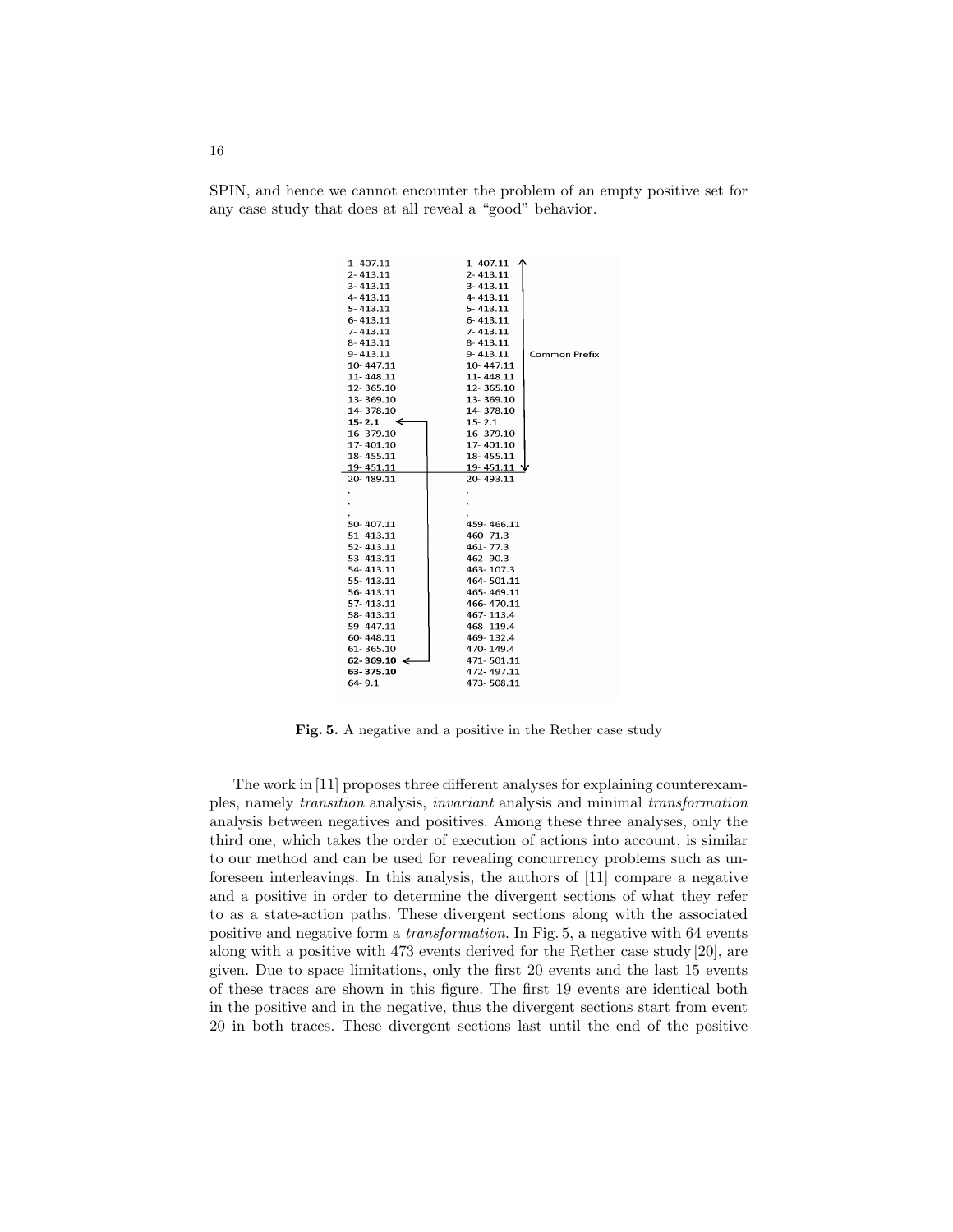and the negative since they do not share a common portion at the end of their traces. Therefore, the transformation generated by [11] will consist of two traces with 45 and 454 events. However, in our method two substrings of length two,  $\langle 369.9, 375.9 \rangle$  and  $\langle 375.9, 9.0 \rangle$ , as well as the negative itself with 64 events are given to the model designer for further analysis. We conclude that while with the transformation analysis of [11] the model designer needs to inspect traces of 45 and 454 events, in our method the model designer needs to inspect at most 48 events in order to understand how a deadlock occurs. 48 is, in fact, the number of events between the location of  $\langle 369.9, 375.9 \rangle$  and the event "2.1" which is the beginning of the sequence that explains the occurrence of the deadlock in the trace. These two locations in the trace are 62 and 15, respectively, and in Fig. 5 they are connected by arrows and straight lines. In conclusion, our method appears, at least for the case study we considered here, to require less effort on behalf of the model designer in order to understand the reason for the occurrence of a deadlock than the equivalent analysis according to the work in [11].

# 7 Conclusion

We have presented an automated method for the explanation of model checking counterexamples demonstrating the occurrence of deadlocks in concurrent system models. In particular, we have focussed on deadlock detection using the SPIN model checker. By comparing a set of counterexamples with a set of correct traces that never deadlock, we extract a number of ordered sequences of actions that prove to point to the root cause of the deadlock occurrence in the model. Experimental results showed the effectiveness of our method and discussed measures to reduce the effort of the model designer when localizing the root cause for the occurrence of a deadlock in the model. We also compared our work extensively to related work, in particular the approach by Groce and Visser.

In future work we plan to reduce the computational effort that our method entails by generating subsets of good and bad traces based on some similarity measure. We also plan to extend our method to safety properties other than deadlock.

## References

- 1. R. Agrawal and R. Srikant. Mining sequential patterns. In 11th International Conference on Data Engineering(ICDE'95), 1995.
- 2. C. Baier and J.-P. Katoen. Principles of Model Checking. The MIT Press, Cambridge, Massachusetts, 2008.
- 3. T. Ball, M. Naik, and S. K. Rajamani. From symptom to cause: Localizing errors in counterexample traces. In Proceedings of the 30th ACM SIGPLAN-SIGACT symposium on Principles of programming languages, 2003.
- 4. T. Ball and S. K. Rajamani. The SLAM project: Debugging system software via static analysis. In POPL 02: Principles of Programming Languages, ACM, 2002.